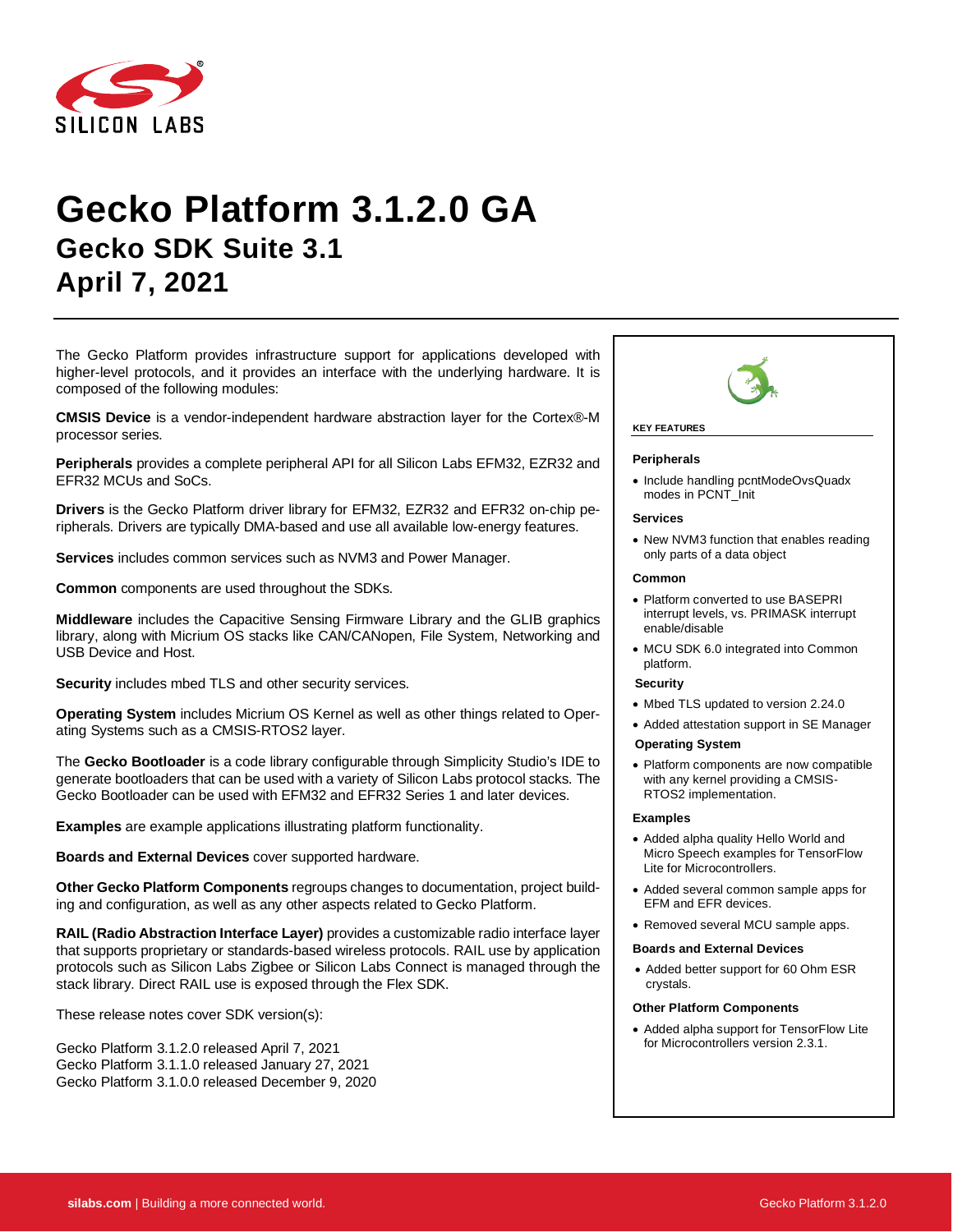#### **Contents**

| $\mathbf{1}$   |                                                                                                                                                                                                                                                                                                                                                                                                                                                                                                                       |
|----------------|-----------------------------------------------------------------------------------------------------------------------------------------------------------------------------------------------------------------------------------------------------------------------------------------------------------------------------------------------------------------------------------------------------------------------------------------------------------------------------------------------------------------------|
| $\overline{2}$ |                                                                                                                                                                                                                                                                                                                                                                                                                                                                                                                       |
| 3              | $\textbf{Drivers}.\textcolor{red}{\textbf{m}}\textcolor{red}{\textbf{m}}\textcolor{red}{\textbf{m}}\textcolor{red}{\textbf{m}}\textcolor{red}{\textbf{m}}\textcolor{red}{\textbf{m}}\textcolor{red}{\textbf{m}}\textcolor{red}{\textbf{m}}\textcolor{red}{\textbf{m}}\textcolor{red}{\textbf{m}}\textcolor{red}{\textbf{m}}\textcolor{red}{\textbf{m}}\textcolor{red}{\textbf{m}}\textcolor{red}{\textbf{m}}\textcolor{red}{\textbf{m}}\textcolor{red}{\textbf{m}}\textcolor{red}{\textbf{m}}\textcolor{red}{\textbf$ |
| $\overline{4}$ |                                                                                                                                                                                                                                                                                                                                                                                                                                                                                                                       |
| 5              |                                                                                                                                                                                                                                                                                                                                                                                                                                                                                                                       |
| 6              |                                                                                                                                                                                                                                                                                                                                                                                                                                                                                                                       |
| $\overline{7}$ |                                                                                                                                                                                                                                                                                                                                                                                                                                                                                                                       |
| 8              |                                                                                                                                                                                                                                                                                                                                                                                                                                                                                                                       |
| 9              |                                                                                                                                                                                                                                                                                                                                                                                                                                                                                                                       |
| 10             |                                                                                                                                                                                                                                                                                                                                                                                                                                                                                                                       |
| 11             |                                                                                                                                                                                                                                                                                                                                                                                                                                                                                                                       |
| 12             |                                                                                                                                                                                                                                                                                                                                                                                                                                                                                                                       |
| 13             |                                                                                                                                                                                                                                                                                                                                                                                                                                                                                                                       |
| 14             |                                                                                                                                                                                                                                                                                                                                                                                                                                                                                                                       |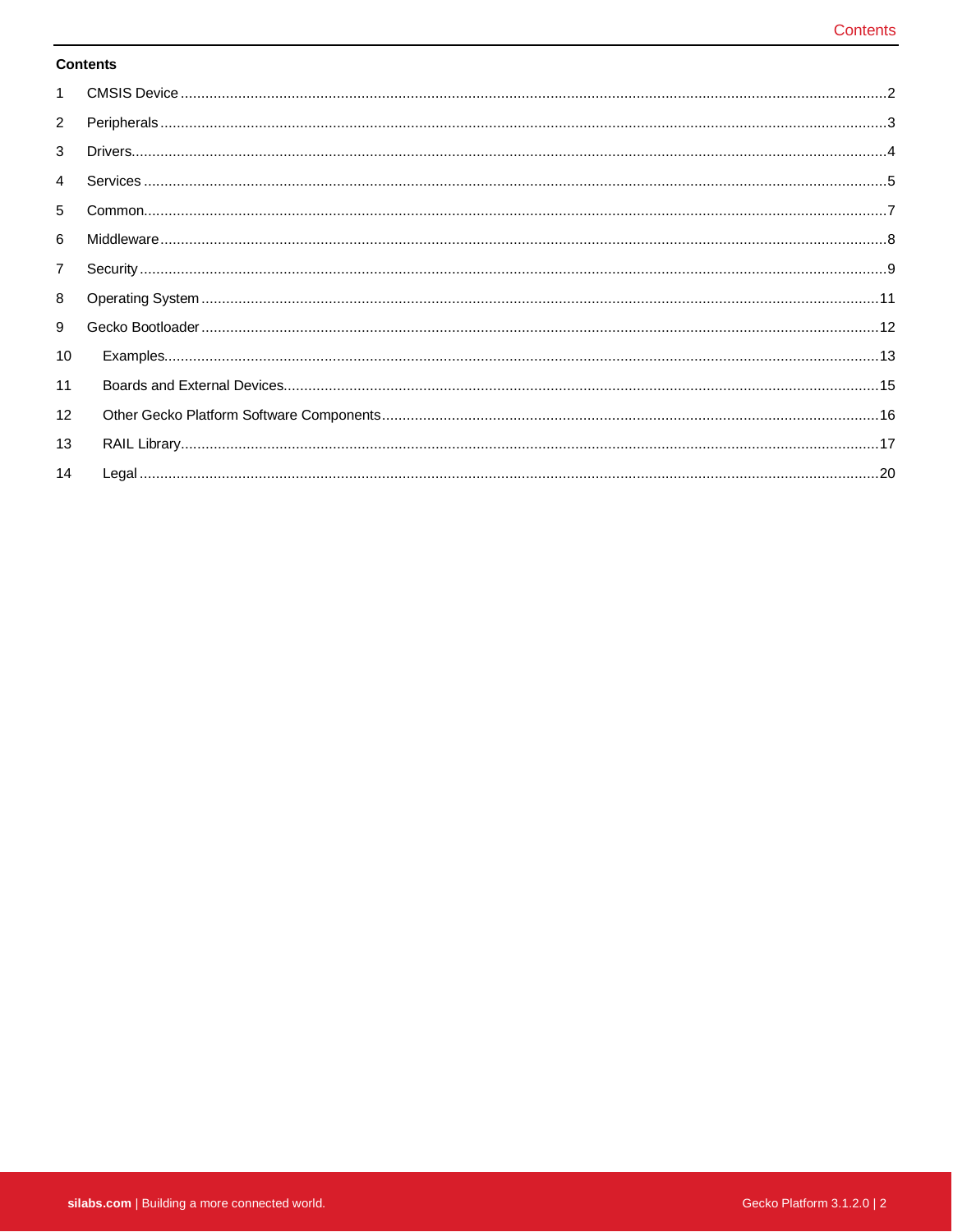# <span id="page-2-0"></span>**1 CMSIS Device**

#### **1.1 New Items**

#### **Added in release 3.1.1.0**

• Added support for new OPN: EFR32ZG14P731F256GM32.

#### **Added in release 3.1.0.0**

• Added support for new OPN: EFM32PG22.

### **1.2 Improvements**

None

### **1.3 Fixed Issues**

None

### **1.4 Known Issues in the Current Release**

None

# **1.5 Deprecated Items**

None

### **1.6 Removed Items**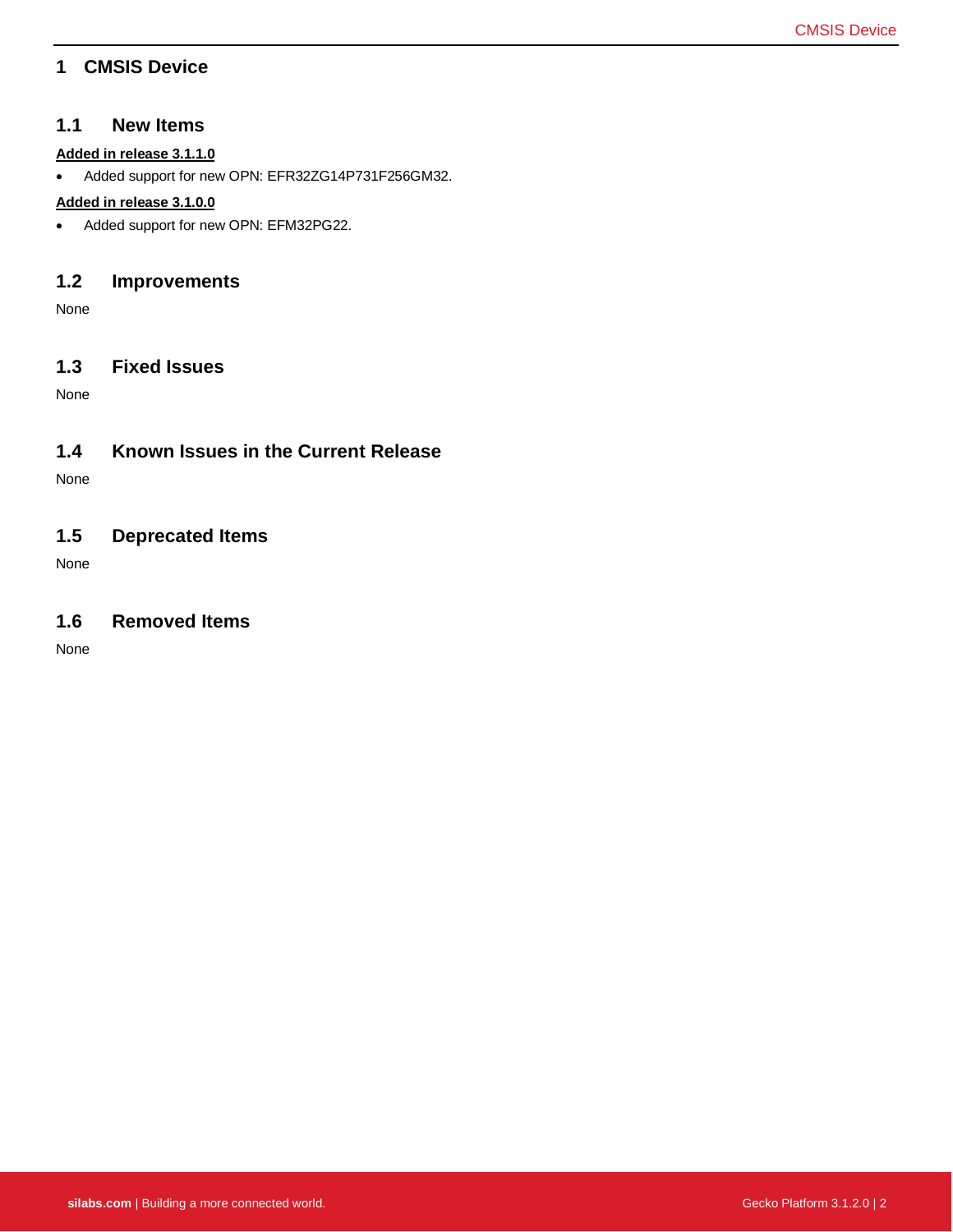# <span id="page-3-0"></span>**2 Peripherals**

### **2.1 New Items**

None

### **2.2 Improvements**

#### **Changed in release 3.1.0.0**

• CMU\_OscillatorTuningGet() and CMU\_OscillatorTuningSet() can now be used on Series 2 for HFXO Core Bias Current Optimization, in order to skip Optimization stage when needed.

### **2.3 Fixed Issues**

#### **Fixed in release 3.1.1.0**

| ID#    | Description                                                                                           |
|--------|-------------------------------------------------------------------------------------------------------|
| 653065 | Fixed an issue where TIMER_MaxCount() returned the wrong value for 32-bit timers on Series 2 devices. |

#### **Fixed in release 3.1.0.0**

| ID#    | <b>Description</b>                                                                                                                                                                               |
|--------|--------------------------------------------------------------------------------------------------------------------------------------------------------------------------------------------------|
| 481036 | Fixed issue with the SL_FLOOR macro.                                                                                                                                                             |
| 482546 | Include handling of the pcntModeOvsQuadx modes in PCNT_Init.                                                                                                                                     |
| 625661 | Fixed EMU_DCDCModeSet() function on xG22, where it could hard-fault if trying to set the DCDC converter to<br>bypass when it was already in bypass mode.                                         |
| 634635 | Fixed an issue on BG22 where MSC_EccConfigSet() could lead to a hard fault. The initialization of the ECC is now<br>done properly to avoid unwanted read or write operations while initializing. |

### **2.4 Known Issues in the Current Release**

None

### **2.5 Deprecated Items**

None

### **2.6 Removed Items**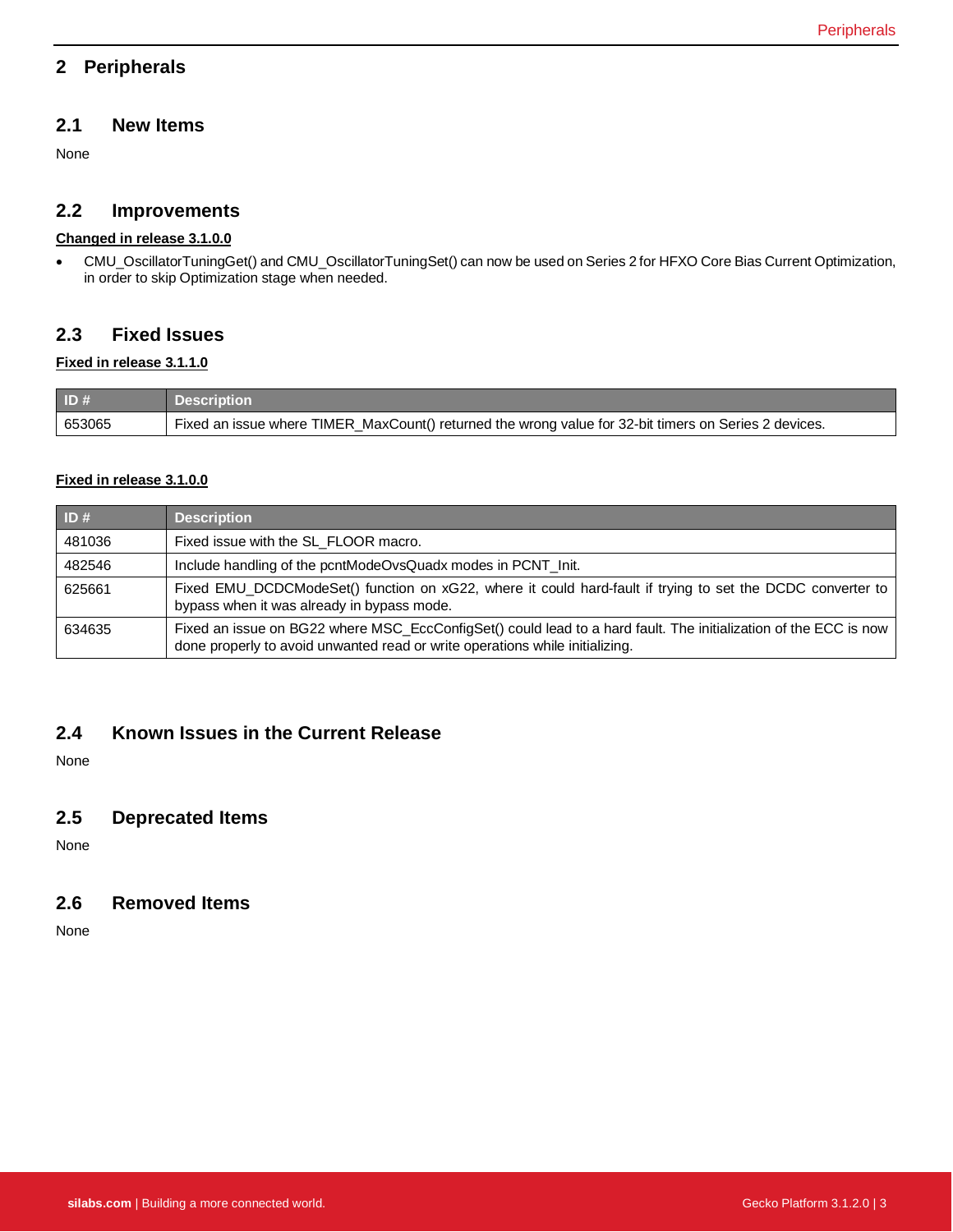### <span id="page-4-0"></span>**3 Drivers**

### **3.1 New Items**

None

### **3.2 Improvements**

### **Changed in release 3.1.2.0**

• Clarified "SWO debug" component can be used to enable code correlation profiling.

### **3.3 Fixed Issues**

#### **Fixed in release 3.1.2.0**

| $\vert$ ID # | <b>Description</b>                                                                                                                      |
|--------------|-----------------------------------------------------------------------------------------------------------------------------------------|
| 677261       | Fixed a bug which caused the TEMPDRV driver and example applications to be available for some boards or MCUs that do<br>not support it. |
| 674419       | Fixed missing dependency to "status" component in UARTDRV.                                                                              |
| 674173       | Fixed issue in SPIDRV preventing creation of a usart or eusart SPIDRV instance in Simplicity Studio.                                    |

#### **Fixed in release 3.1.0.0**

| ID#    | <b>Description</b>                                                                                                                                                                                                                                                                                               |
|--------|------------------------------------------------------------------------------------------------------------------------------------------------------------------------------------------------------------------------------------------------------------------------------------------------------------------|
| 399547 | Fixed an issue with i2cspm with the lockup recovery happening as part of the initialization where the frequency of the pulse<br>could be too fast and where the clock toggle ended with the clock signal being low instead of high. The lockup recovery<br>function should now work as expected by standard I2C. |

# **3.4 Known Issues in the Current Release**

Issues in bold were added since the previous release. If you have missed a release, recent release notes are available o[n https://www.si](https://www.silabs.com/products/software)[labs.com/products/software.](https://www.silabs.com/products/software)

| ID#    | <b>Description</b>                                                                                                                                                                     |
|--------|----------------------------------------------------------------------------------------------------------------------------------------------------------------------------------------|
| 485403 | UARTDRV operation in EM2 does not work when using EUART.                                                                                                                               |
| 520149 | When creating SPIDRV instances using the Simplicity Studio Project Configurator, code to initialize the instance is not<br>automatically generated and must instead be added manually. |

# **3.5 Deprecated Items**

None

### **3.6 Removed Items**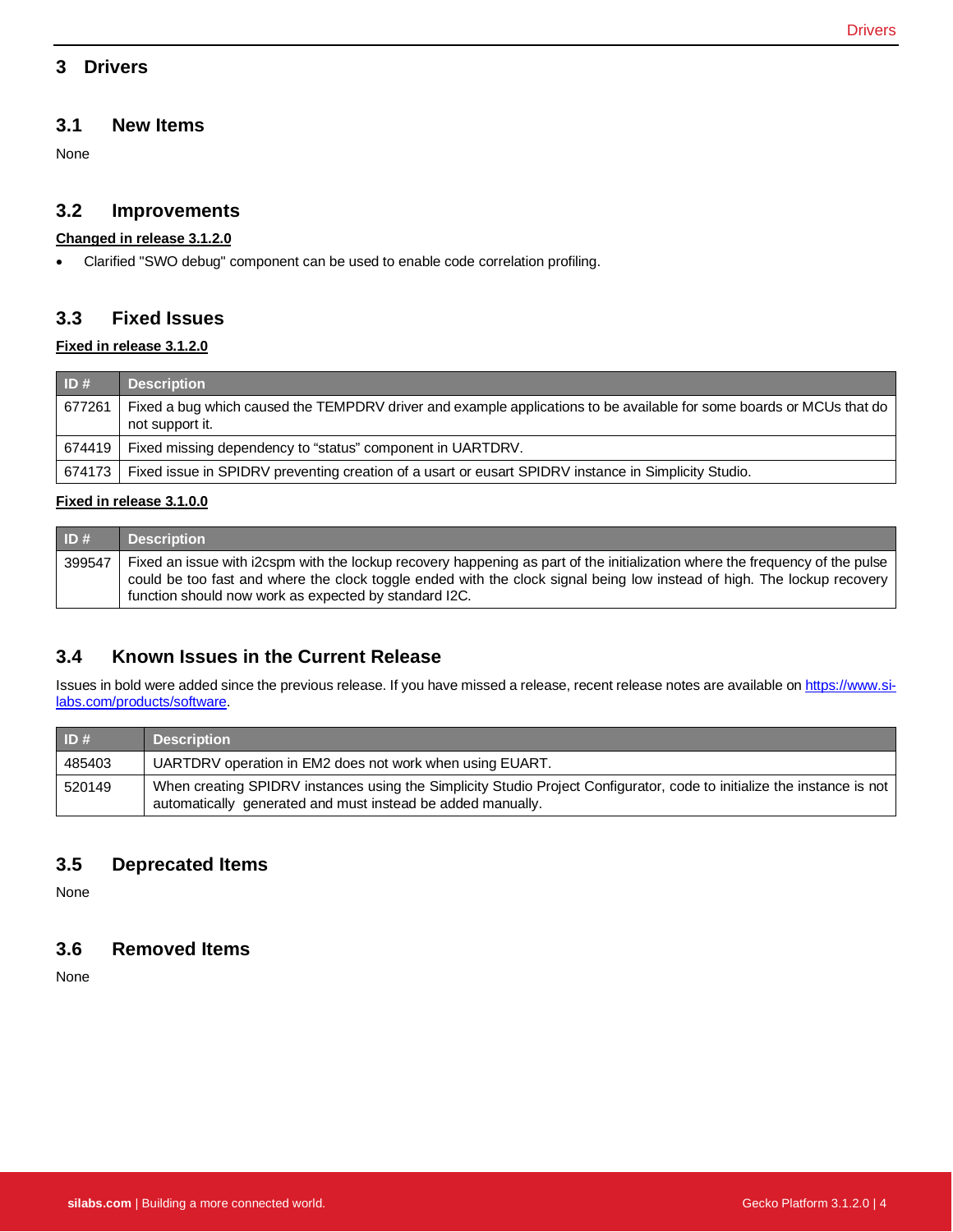### <span id="page-5-0"></span>**4 Services**

#### **4.1 New Items**

#### **Added in release 3.1.0.0**

• Added new NVM3 function, nvm3\_readPartialData, which enables reading only parts of a data object.

#### **4.2 Improvements**

#### **Changed in release 3.1.2.0**

• Added validation so that in Simplicity Studio an error message will appear if trying to configure the Sleep Timer component to use the SYSRTC peripheral when SYSRTC is not available on the selected device.

#### **Changed in release 3.1.1.0**

• Added better documentation to the new HFXO Manager module.

#### **Changed in release 3.1.0.0**

• Added the option to re-call sl\_power\_manager\_init() if clock settings have changed, so that the Power Manager updates its internal settings and cached values.

### **4.3 Fixed Issues**

#### **Fixed in release 3.1.2.0**

| ID#    | <b>Description</b>                                                                                                                                                                                                                                                                                                                     |
|--------|----------------------------------------------------------------------------------------------------------------------------------------------------------------------------------------------------------------------------------------------------------------------------------------------------------------------------------------|
| 672440 | Fixed a notification issue in Power Manager where a notification from EM2 would wrongly not be emitted when an<br>asynchronous event would wake-up the system in a certain window frame when a scheduled wake-up is also present.<br>This issue led to RAIL module being lock up and radio activities not properly working after that. |
| 661412 | Added new "iostream uart" component to fix IO Stream usage on series0 and series1 boards with UART and USART<br>peripherals.                                                                                                                                                                                                           |

#### **Fixed in release 3.1.1.0**

| ID#    | <b>Description</b>                                                                                                                                                                                                                                                                   |
|--------|--------------------------------------------------------------------------------------------------------------------------------------------------------------------------------------------------------------------------------------------------------------------------------------|
| 656678 | Fixed an issue in the Power Manager so that it can always work properly in debug mode.                                                                                                                                                                                               |
| 656291 | Fixed an issue in the Power Manager when an asynchronous event would add an EM1 requirement from an ISR just<br>after the Power Manager early wakeup for a scheduled event. In that case, the Power Manager would wrongly notify<br>EM1 entry before the full HF clock was restored. |

#### **Fixed in release 3.1.0.0**

| ID#    | <b>Description</b>                                                                                                                                                                                                     |
|--------|------------------------------------------------------------------------------------------------------------------------------------------------------------------------------------------------------------------------|
| 519083 | Added initialization of the DPLL in device init for xG22 devices.                                                                                                                                                      |
| 652396 | Fixed an issue in the Power Manager where the HFXO startup delay was added to calculations of schedule wake-ups<br>even when HFXO was not being used, which caused the system to wake up too early without needing to. |

## **4.4 Known Issues in the Current Release**

None

### **4.5 Deprecated Items**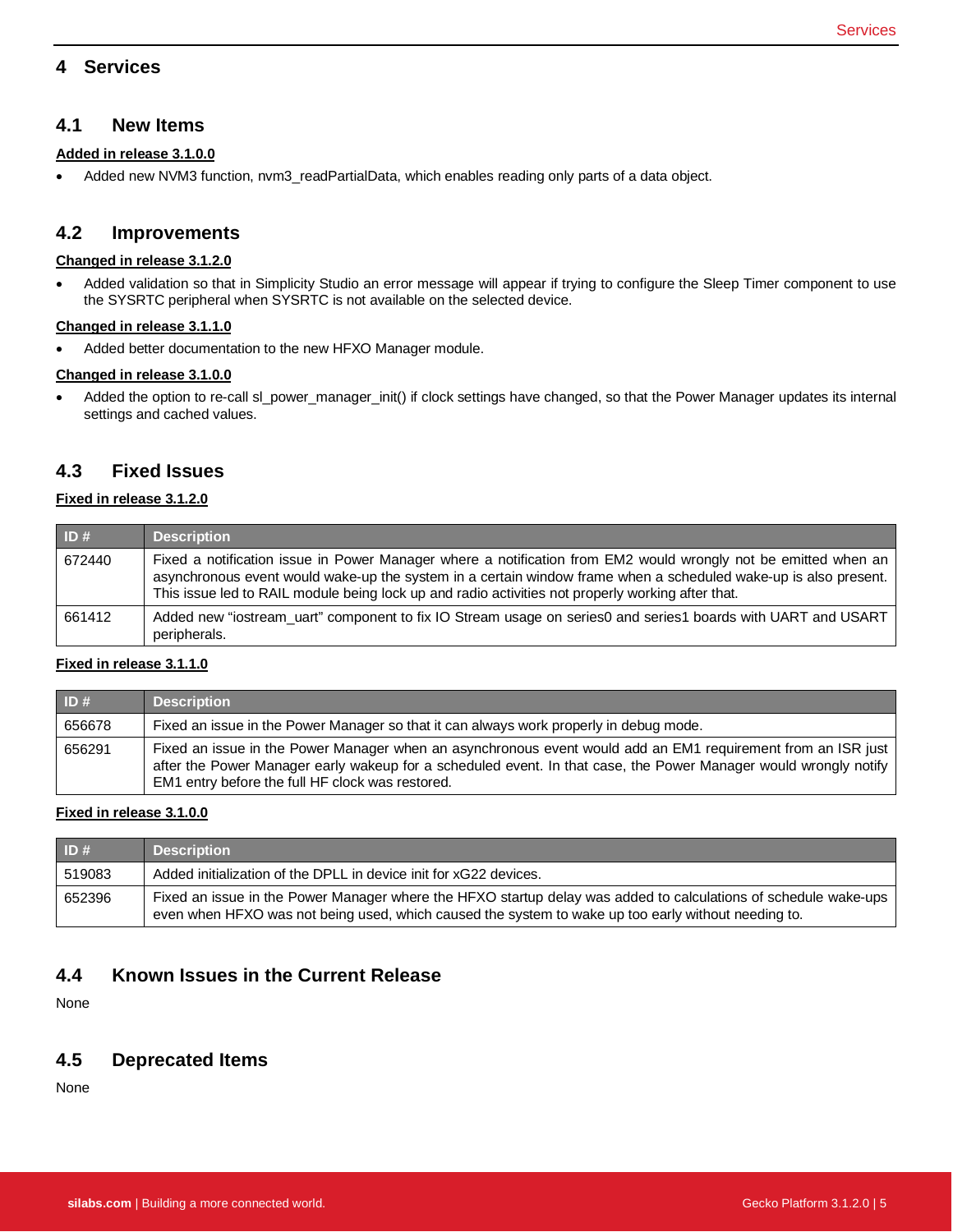# **4.6 Removed Items**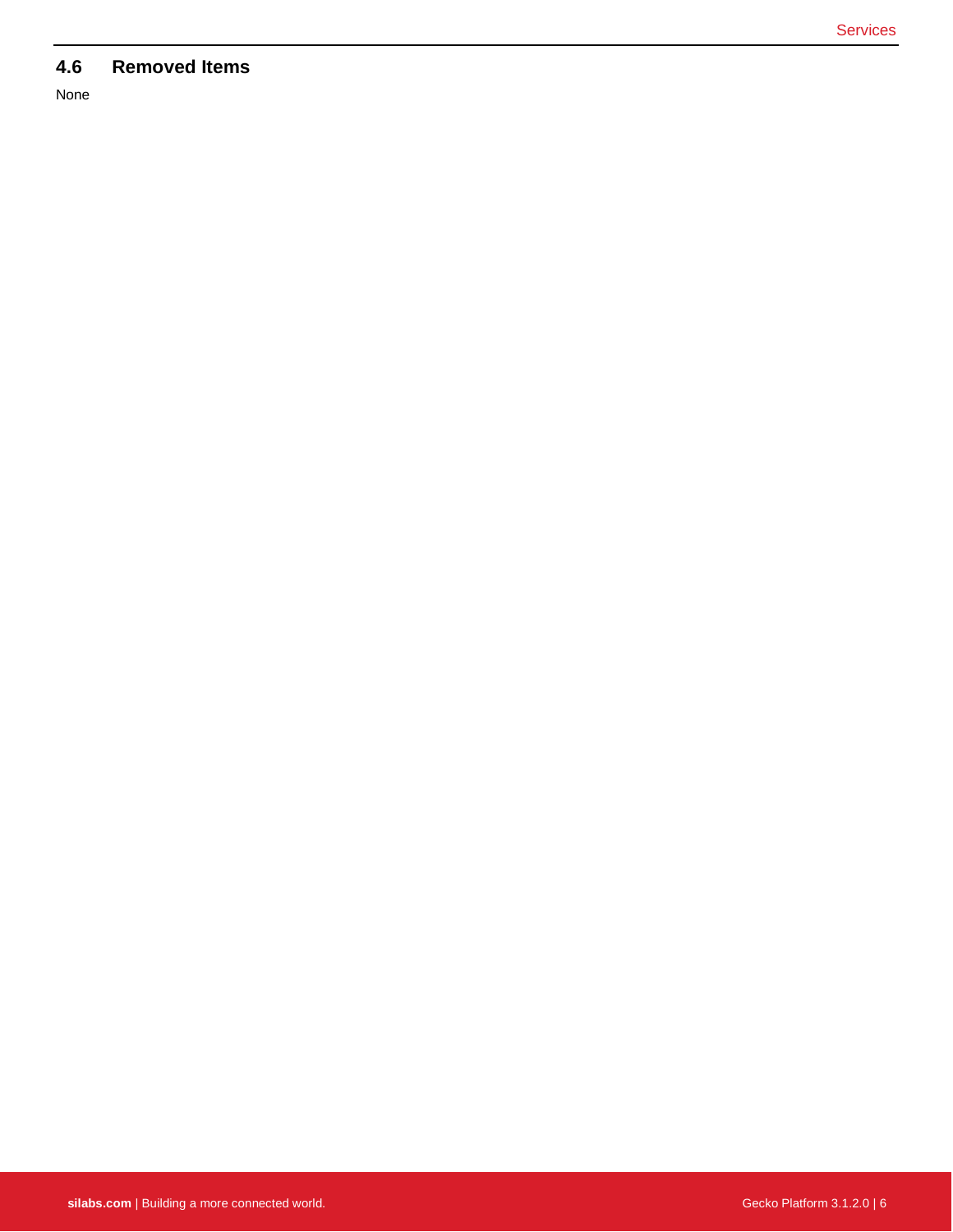# <span id="page-7-0"></span>**5 Common**

### **5.1 New Items**

None

### **5.2 Improvements**

#### **Changed in release 3.1.1.0**

• Added a section in the documentation on docs.silabs.com to provide more details on the Atomic Sections and BASEPRI.

#### **Changed in release 3.1.0.0**

• The Gecko SDK has switched to use BASEPRI method for atomic section by default, when module\_init\_nvic component is present. This allows to have interrupt at a higher priority than the Gecko SDK's atomic sections, in order to meet strict latency requirements. Interrupts that are not masked by the Gecko SDK's atomic sections should not interact with anything in the Gecko SDK. For existing applications not relying on the module\_init\_nvic component, the behavior does not change.

### **5.3 Fixed Issues**

None

### **5.4 Known Issues in the Current Release**

None

### **5.5 Deprecated Items**

None

### **5.6 Removed Items**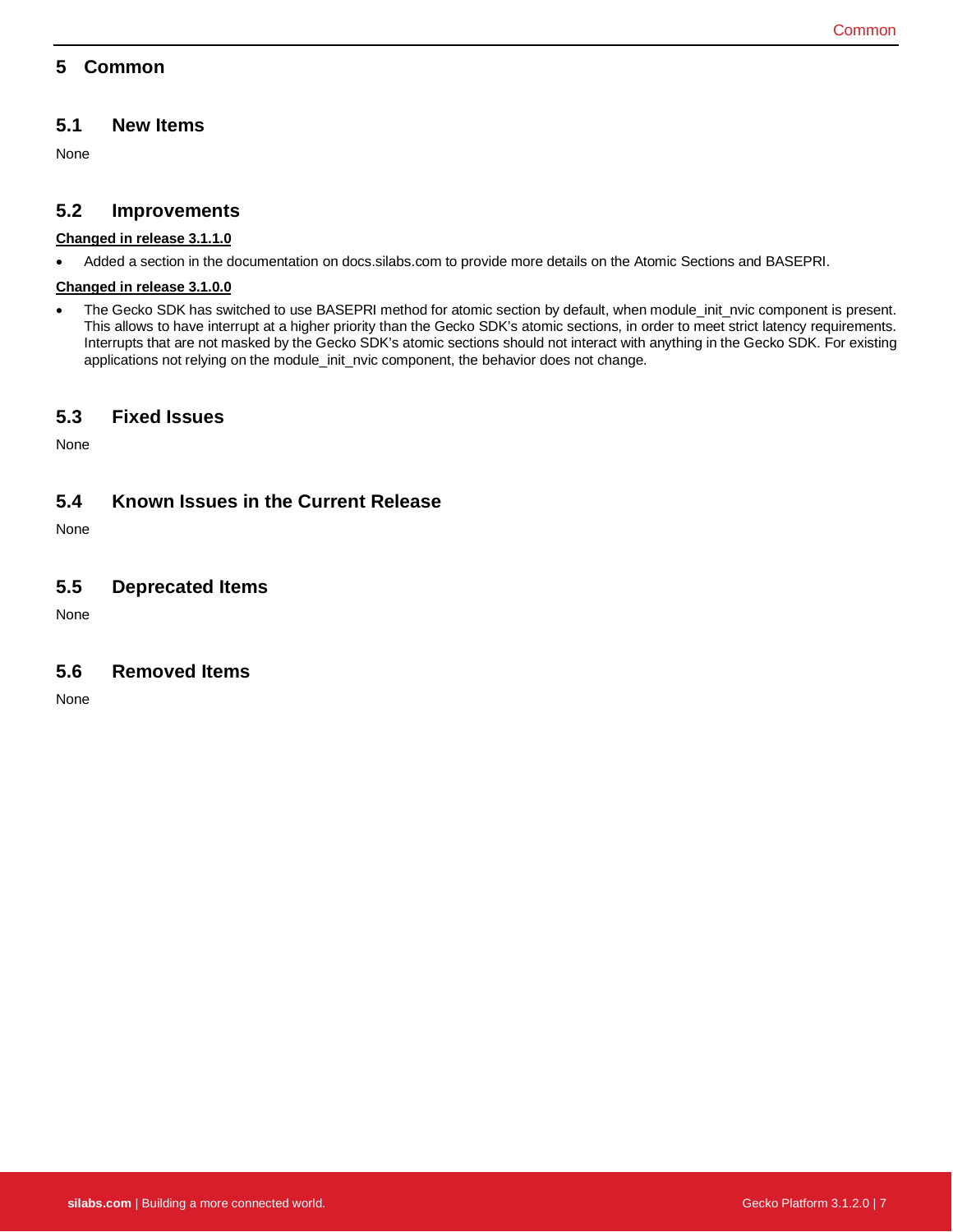### <span id="page-8-0"></span>**6 Middleware**

### **6.1 New Items**

None

# **6.2 Improvements**

None

# **6.3 Fixed Issues**

#### **Fixed in release 3.1.2.0**

| $\vert$ ID # | <b>Description</b>                                                                                       |
|--------------|----------------------------------------------------------------------------------------------------------|
| 658370       | Fixed potential wrap-around issue in Micrium OS LIB Mem when creating dynamic memory pools.              |
| 651259       | Fixed security vulnerability in Micrium OS HTTP Server related to HTTP Multipart Form Header processing. |

#### **Fixed in release 3.1.0.0**

| $\vert$ ID # | <b>Description</b>                                                                                                                          |
|--------------|---------------------------------------------------------------------------------------------------------------------------------------------|
| 644559       | Added support for TRNG; TCP sequence is now generated with a true entropy source and it follows the specifications<br>outlined in RFC 6528. |

# **6.4 Known Issues in the Current Release**

None

# **6.5 Deprecated Items**

None

## **6.6 Removed Items**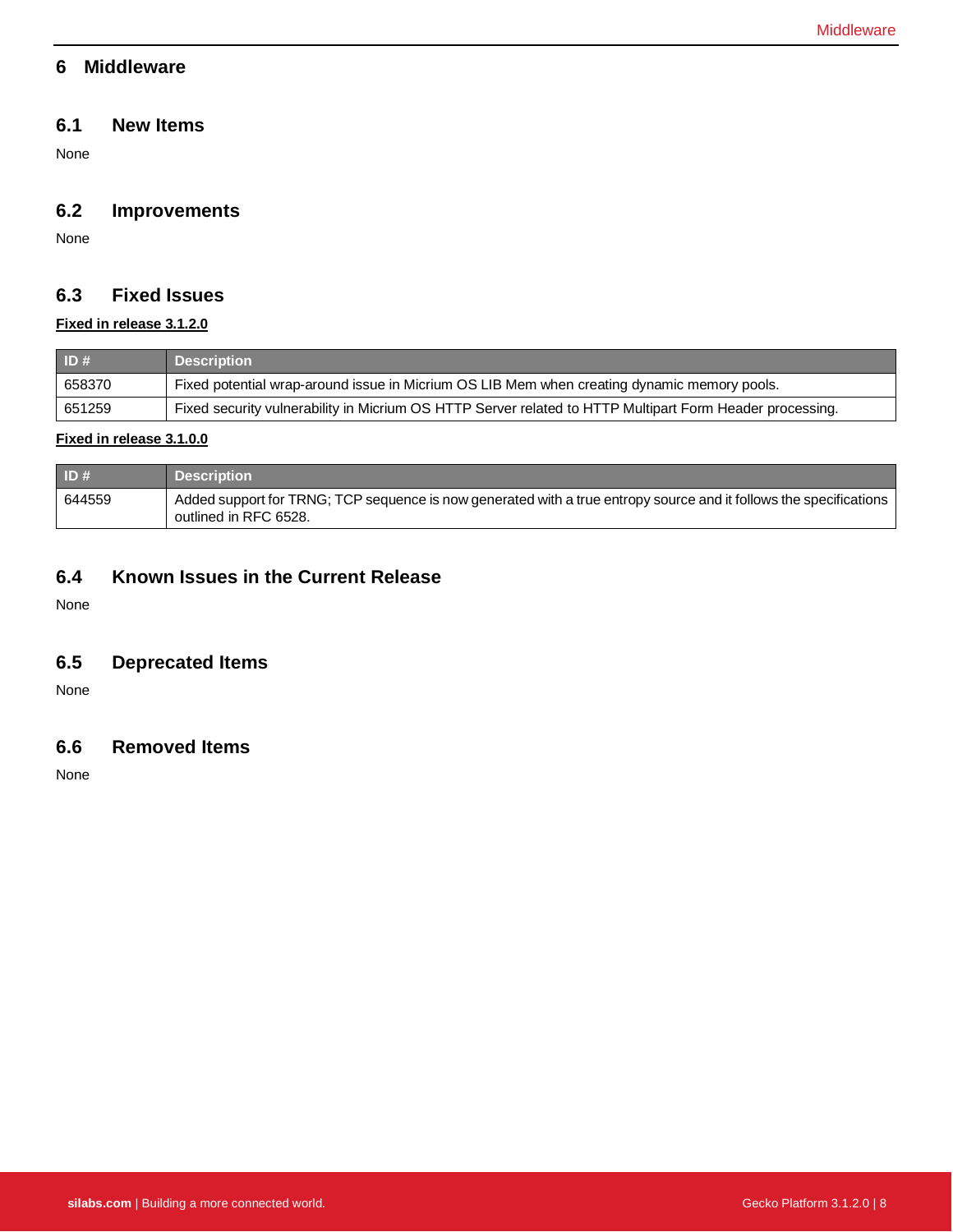# <span id="page-9-0"></span>**7 Security**

#### **Added in release 3.1.2.0**

- Added support for the new PSA Crypto configuration options, MBEDTLS\_PSA\_CRYPTO\_CONFIG, PSA\_WANT\_xxx and MBEDTLS\_PSA\_ACCEL\_xxx, in the UC components for PSA Crypto. That is, the psa\_crypto component is slimmed down, and a few new psa\_crypto\_xxx components have been added. This enables finer-grained configuration of PSA Crypto, e.g. for excluding unused code, fallback to mbed TLS library, and tune code size. Additional PSA Crypto configuration options for even better configuration granularity will be added to releases in the near future.
- In psa\_crypto\_ecdh and psa\_crypto\_ecdsa components, added auto-inclusion of fallback to standard mbed TLS libraries when one or more non-accelerated ECC curves are included.
- A new entropy source is implemented for this release. The new source can provide a device-unique non-volatile seed on devices which do not have other hardware entropy sources available. Due to the requirement of being able to store and update this seed, this implementation depends on the presence of NVM3. For more details, see the description of the component "mbed TLS Support for non-volatile entropy seed", which fulfils the requirement of having at least one entropy source available for CTR-DRBG and entropy collector capabilities.
- Added support for hardware-accelerated HMAC through PSA Crypto.

#### **Added in release 3.1.0.0**

- mbed TLS library updated to version 2.24.0 and moved to path util/third\_party/crypto/mbedtls/.
- The new version of mbed TLS does not allow simultaneous use of both TRNG and RAIL entropy sources.
- Add API for retrieving attestation tokens through SE Manager

### **7.2 Improvements**

#### **Changed in release 3.1.2.0**

- When using Simplicity Configurator to configure mbed TLS, the cipher modes CBC, CTR and OFB are no longer automatically included when adding AES support to the project. These modes can now be individually selected or deselected.
- Reduced entropy stack usage by providing MBEDTLS\_CTR\_DRBG\_MAX\_SEED\_INPUT configuration.
- Multiple other minor code size and RAM usage improvements.

#### **Changed in release 3.1.0.0**

- Initialization of the TRNG peripheral has been improved.
- For the IAR toolchain, added forced optimization mode 'balanced' for certain functions in file bignum.c.

### **7.3 Fixed Issues**

#### **Fixed in release 3.1.2.0**

| ID#    | <b>Description</b>                                                                                                                                                                                                                                                                                                              |
|--------|---------------------------------------------------------------------------------------------------------------------------------------------------------------------------------------------------------------------------------------------------------------------------------------------------------------------------------|
| 679916 | In the psa_import_key() function, allow import of un-clamped Montgomery keys.                                                                                                                                                                                                                                                   |
| 679435 | In the PSA Crypto HKDF component, always include HKDF fallback to mbed TLS because the accelerated HKDF<br>driver currently cannot operate standalone.                                                                                                                                                                          |
| 672219 | When using mbed TLS with the default ECC acceleration settings, MBEDTLS ECP NIST OPTIM will no longer be<br>included when the only ECC curves requested are curves which can be accelerated by hardware. Previously,<br>including MBEDTLS_ECP_NIST_OPTIM unnecessarily would cause an approximate 1.5 kB of code size overhead. |
| 667205 | In the psa_import_key() function, allow import of un-clamped Montgomery keys.                                                                                                                                                                                                                                                   |
| 658868 | In PSA Crypto API function psa_key_derivation_setup(), return PSA_ERROR_NOT_SUPPORTED from when no<br>KDF is enabled.                                                                                                                                                                                                           |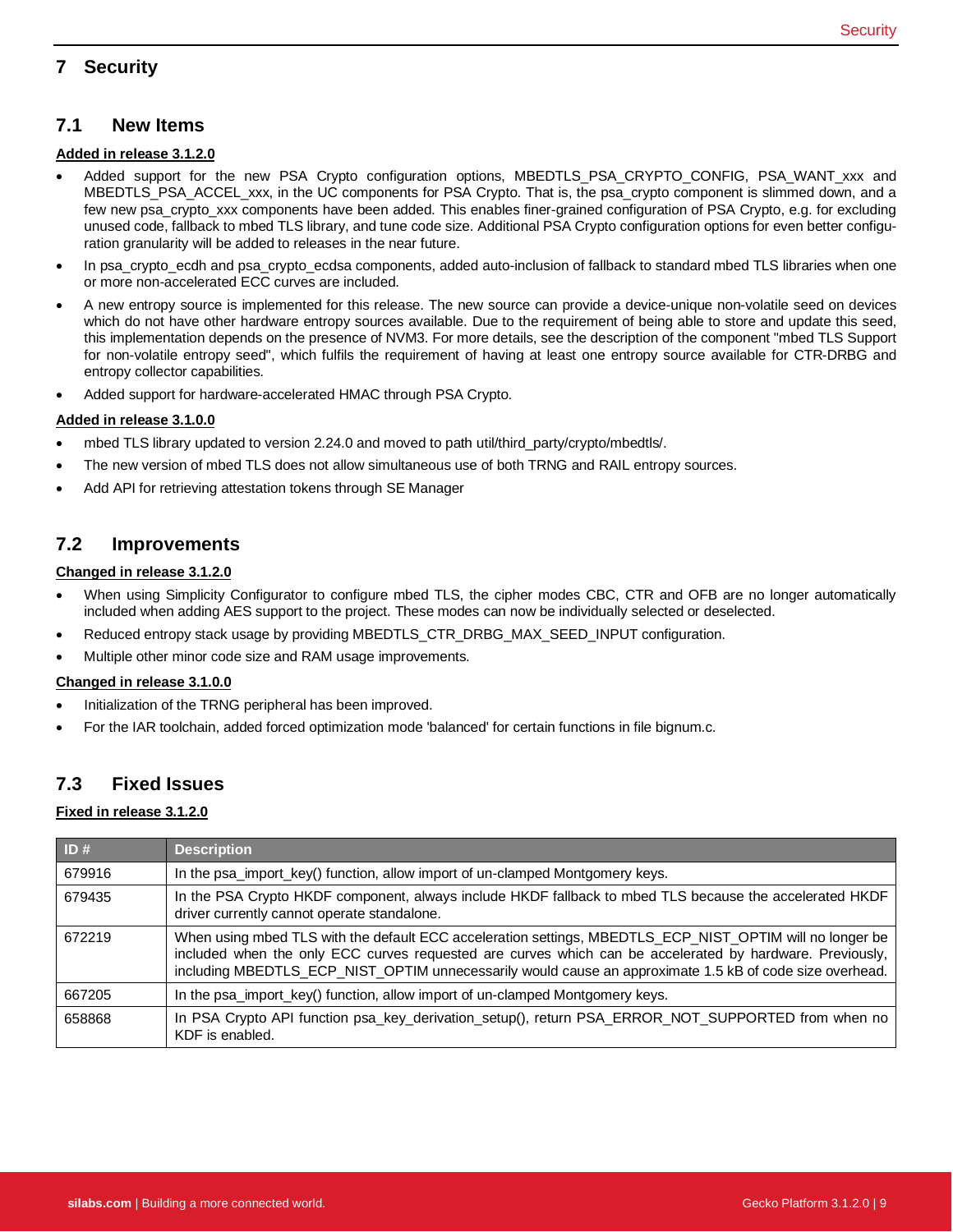| ID#    | <b>Description</b>                                                                                                                                                                                                                                                                                                                                                                             |
|--------|------------------------------------------------------------------------------------------------------------------------------------------------------------------------------------------------------------------------------------------------------------------------------------------------------------------------------------------------------------------------------------------------|
| 651954 | Set MBEDTLS_MPI_MAX_SIZE correctly to support ECC curves secp384r1 and secp521r1 when selected with UC<br>components mbedtls_ecc_secp384r1.slcc and mbedtls_ecc_secp521r1.slcc. In config-device-acceleration.h, add<br>support for ECC curves secp384r1 and secp521r1 combined with ECDH and/or ECDSA for Series-2 'A' devices<br>(treated like CURVE25519 and other non-accelerated curves). |

#### **Fixed in release 3.1.1.0**

| ID#    | <b>Description</b>                                                                                                                                                                                                                                                                                                                                                                                                                                                                                                                                                           |
|--------|------------------------------------------------------------------------------------------------------------------------------------------------------------------------------------------------------------------------------------------------------------------------------------------------------------------------------------------------------------------------------------------------------------------------------------------------------------------------------------------------------------------------------------------------------------------------------|
| 651954 | Set MBEDTLS_MPI_MAX_SIZE correctly to support ECC curves secp384r1 and secp521r1 when selected with UC<br>components mbedtls_ecc_secp384r1.slcc and mbedtls_ecc_secp521r1.slcc. In config-device-acceleration.h, added<br>support for ECC curves secp384r1 and secp521r1 combined with ECDH and/or ECDSA on standard SE (non-Vault)<br>devices (treated like CURVE25519 and other non-accelerated curves).                                                                                                                                                                   |
| 654612 | support for the new PSA Crypto configuration options, MBEDTLS_PSA_CRYPTO_CONFIG,<br>Added<br>PSA_WANT_xxx and MBEDTLS_PSA_ACCEL_xxx, in the UC components for PSA Crypto. That is, the psa_crypto<br>component is slimmed down, and a few new psa_crypto_xxx components have been added. This enables finer-<br>grained configuration of PSA Crypto, e.g. for excluding unused code, fallback to mbedtls library, and tune code size.<br>Additional PSA Crypto configuration options for even better configuration granularity will be added in the near future<br>releases. |

# **7.4 Known Issues in the Current Release**

None

### **7.5 Deprecated Items**

None

### **7.6 Removed Items**

#### **Removed in release 3.1.2.0**

Software fallback algorithms that were introduced as a workaround for a bug in EFR32xG21 SE Firmware versions before v1.2.2 are now removed by default. See security advisory A-00000201, available through your customer account. This means ECDH operations and public key validity checks will by default return an error code on EFR32xG21 parts with SE firmware before v1.2.2. It is recommended to upgrade to the latest SE firmware instead of re-enabling the software workaround. However, in case these fallback methods are still needed, they can be turned back on by defining the symbol 'SL\_SE\_SUPPORT\_FW\_PRIOR\_TO\_1\_2\_2'.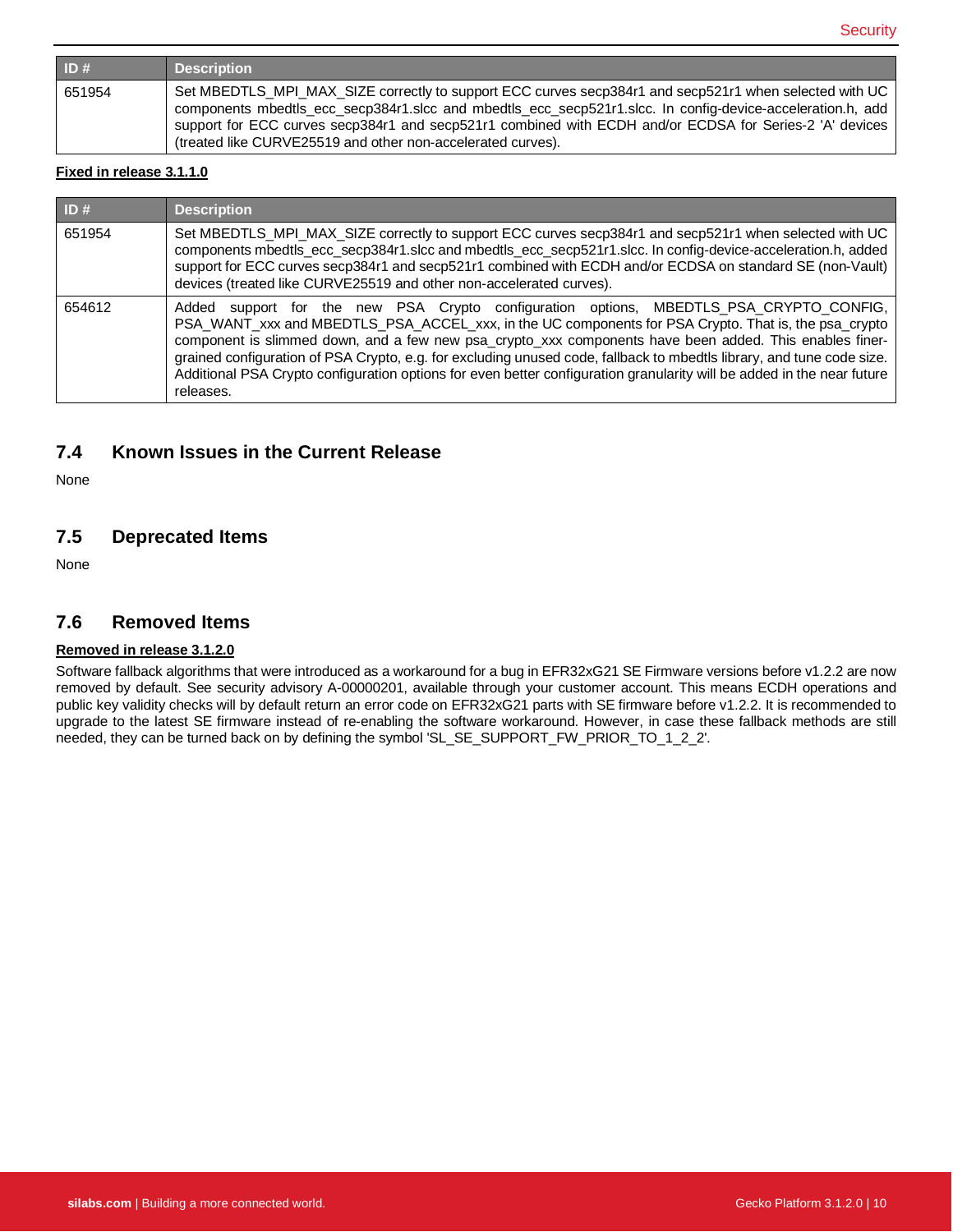# <span id="page-11-0"></span>**8 Operating System**

#### **8.1 New Items**

#### **Added in release 3.1.0.0**

- Added CMSIS-RTOS2 support on Micrium OS Kernel. Converted Platform Services to rely on CMSIS-RTOS2 APIs, allowing them to run on either Micrium OS Kernel, FreeRTOS or other kernels providing a CMSIS-RTOS2 implementation.
- Added the option to select between Micrium OS Kernel or FreeRTOS in the Project Configurator Software Components tab in Simplicity Studio. Wireless stack developers should consult with the wireless stack documentation or release notes to confirm support for the chosen kernel.

#### **8.2 Improvements**

#### **Changed in release 3.1.2.0**

- Updated the version of FreeRTOS from 10.3.0 to 10.4.3 to fix a bug on Cortex-M33 device where the interrupts could be disabled when entering the first scheduled task.
- User is now warned of potential misconfiguration when using FreeRTOS without device\_init\_nvic component.

#### **Changed in release 3.1.0.0**

• In the version of FreeRTOS included with the Gecko SDK, we have added support for staying in sleep on ISR exit if no preemption occurs.

### **8.3 Fixed Issues**

#### **Fixed in release 3.1.1.0**

| ID#    | <b>Description</b>                                                                                                                                                                                                                                                                                                                                                         |
|--------|----------------------------------------------------------------------------------------------------------------------------------------------------------------------------------------------------------------------------------------------------------------------------------------------------------------------------------------------------------------------------|
| 657560 | Fixed an issue in Micrium OS Kernel where a null pointer could be de-referenced when entering idle and Round-<br>Robin scheduling is enabled and used.<br>an issue in Micrium OS Kernel where a null pointer could be de-referenced when<br>Fixed<br>OS_CFG_TASK_PROFILE_EN is set to DEF_ENABLED and a scheduling is performed while being idle and<br>returning to idle. |
| 651155 | Fixed an issue in Micrium OS OSTimeDly() where interrupts would stay disabled if 'delay ticks' was greater than<br>'OSDelayMaxTick'.                                                                                                                                                                                                                                       |

#### **8.4 Known Issues in the Current Release**

None

#### **8.5 Deprecated Items**

None

#### **8.6 Removed Items**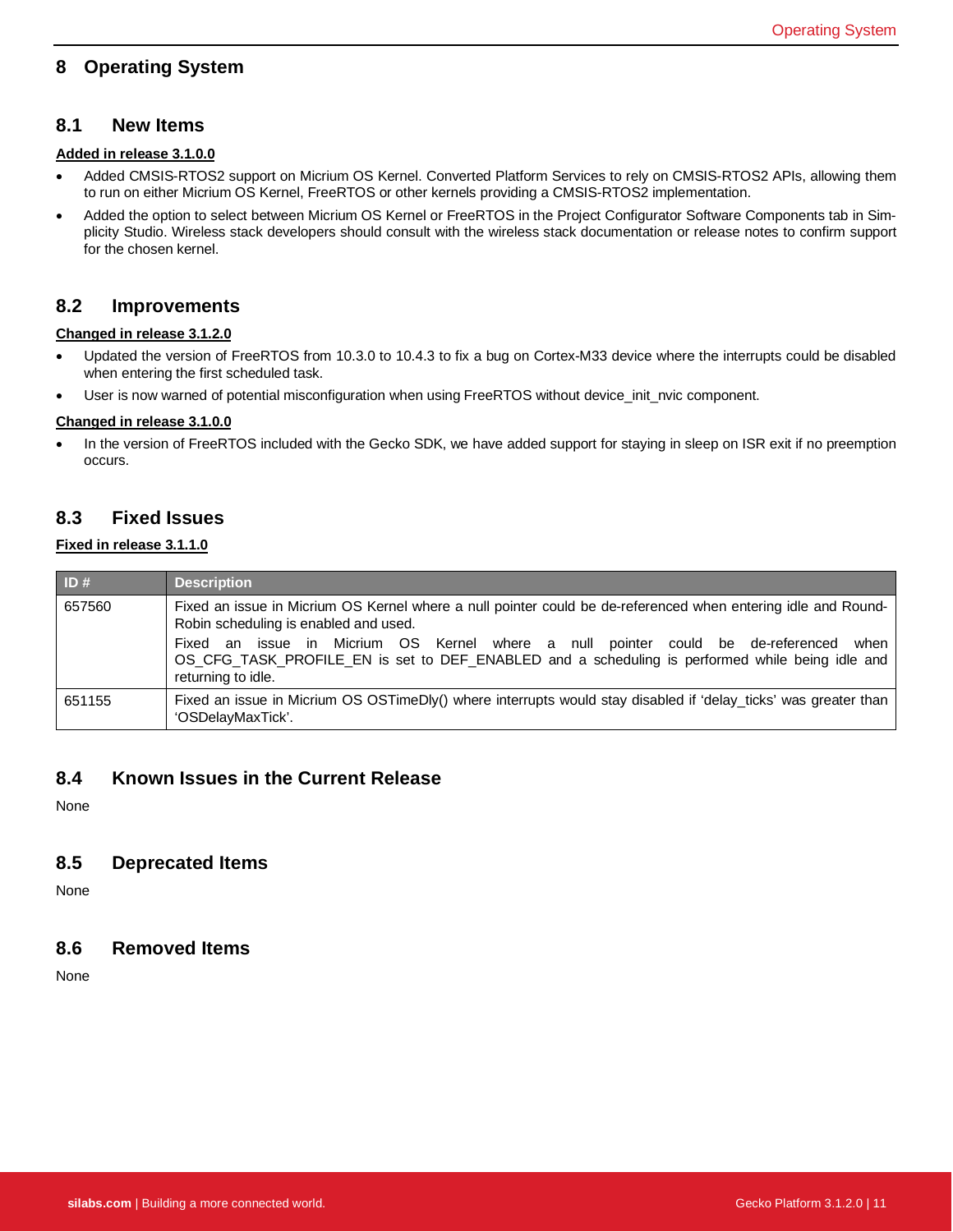### <span id="page-12-0"></span>**9 Gecko Bootloader**

#### **9.1 New Items**

#### **Added in release 3.1.2.0**

• Added support for EFM32PG22 products.

#### **Added in release 3.1.0.0**

• Storage bootloaders will park in a busy wait loop if both the installed application image and the images in the storage slots are corrupt.

### **9.2 Improvements**

None

#### **9.3 Fixed Issues**

None

### **9.4 Known Issues in the Current Release**

The Bootloader SPI-EZSP example only builds successfully for parts whose design supports a Serial Peripheral Interface (SPI). See the datasheet for your part to verify if it supports SPI.

### **9.5 Deprecated Items**

None

#### **9.6 Removed Items**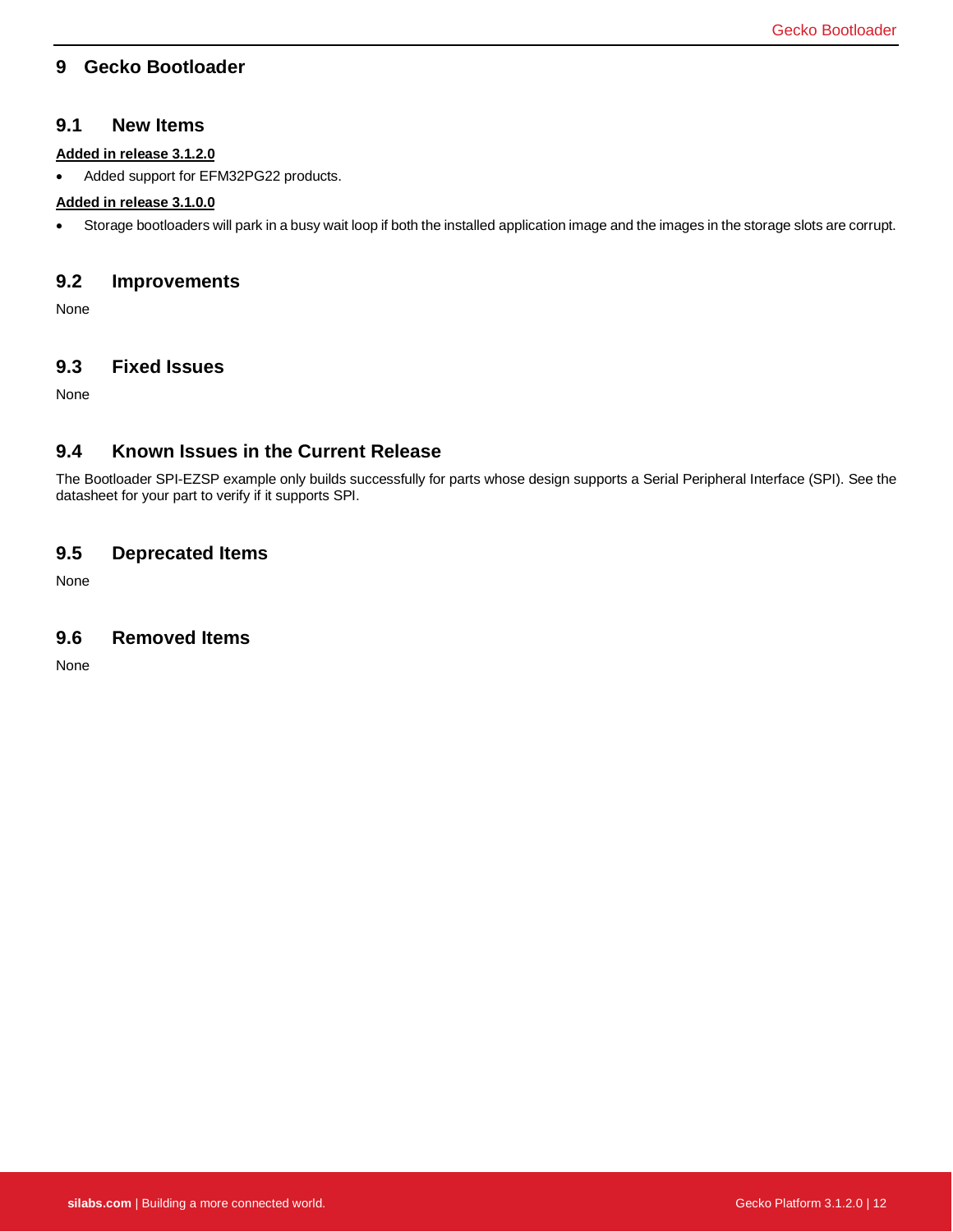# <span id="page-13-0"></span>**10 Examples**

#### **10.1 New Items**

#### **Added in release 3.1.0.0**

- Added common applications that can be used on EFM and EFR devices:
	- Blink (with Micrium OS Kernel, with FreeRTOS, with PWM on one LED).
	- DMADRV
	- IO Stream (EUSART with and without Micrium OS Kernel, USART with Micrium OS Kernel)
	- mbedTLS (AES Crypt, ECDH, ECDSA)
	- MEMLCD (with and without Micrium OS Kernel) (based on previous LCDDRV example)
	- Simple MPU
	- NVM3
	- Power Manager (both with and without Micrium OS Kernel)
	- SE Manager (Asymmetric Key Handling, Block Cipher, ECDH, EC J-PAKE, Hash, Host Firmware Upgrade, KDF, Key Provisioning, SE Firmware Upgrade, Secure Debug, Secure Identity, Signature, Stream Cipher, Symmetric Key Handling, Tamper, User Data)
	- Simple Button (with and without Micrium OS Kernel)
	- Sleep Timer (Timer, Wall-clock)
	- SPIDRV (master with and without Micrium OS Kernel, slave with and without Micrium OS Kernel)
	- TEMPDRV (with Micrium OS Kernel)
	- UARTDRV (with and without Micrium OS Kernel)
	- WiFi Commissioning using a WF200 (with Micrium OS Kernel)
- Added Alpha quality Hello World and Micro Speech examples for TensorFlow Lite for Microcontrollers.

#### **10.2 Improvements**

None

# **10.3 Fixed Issues**

#### **Fixed in release 3.1.2.0**

| ID#    | <b>Description</b>                                                                         |
|--------|--------------------------------------------------------------------------------------------|
| 663929 | Fix a bug in PSA Crypto asymmetric key example.                                            |
| 682502 | Relevant sample applications for EFR32FG22 now appear properly when selecting this device. |
| 674528 | Filtered out some sample applications that use too much RAM to be run on some kits.        |
| 674528 | Filtered out MPU sample app on kits that do not have MPU.                                  |

#### **Fixed in release 3.1.1.0**

| ID#    | <b>Description</b>                                                                     |
|--------|----------------------------------------------------------------------------------------|
| 664297 | Fixed minor miscellaneous UI issues related to the version and component descriptions. |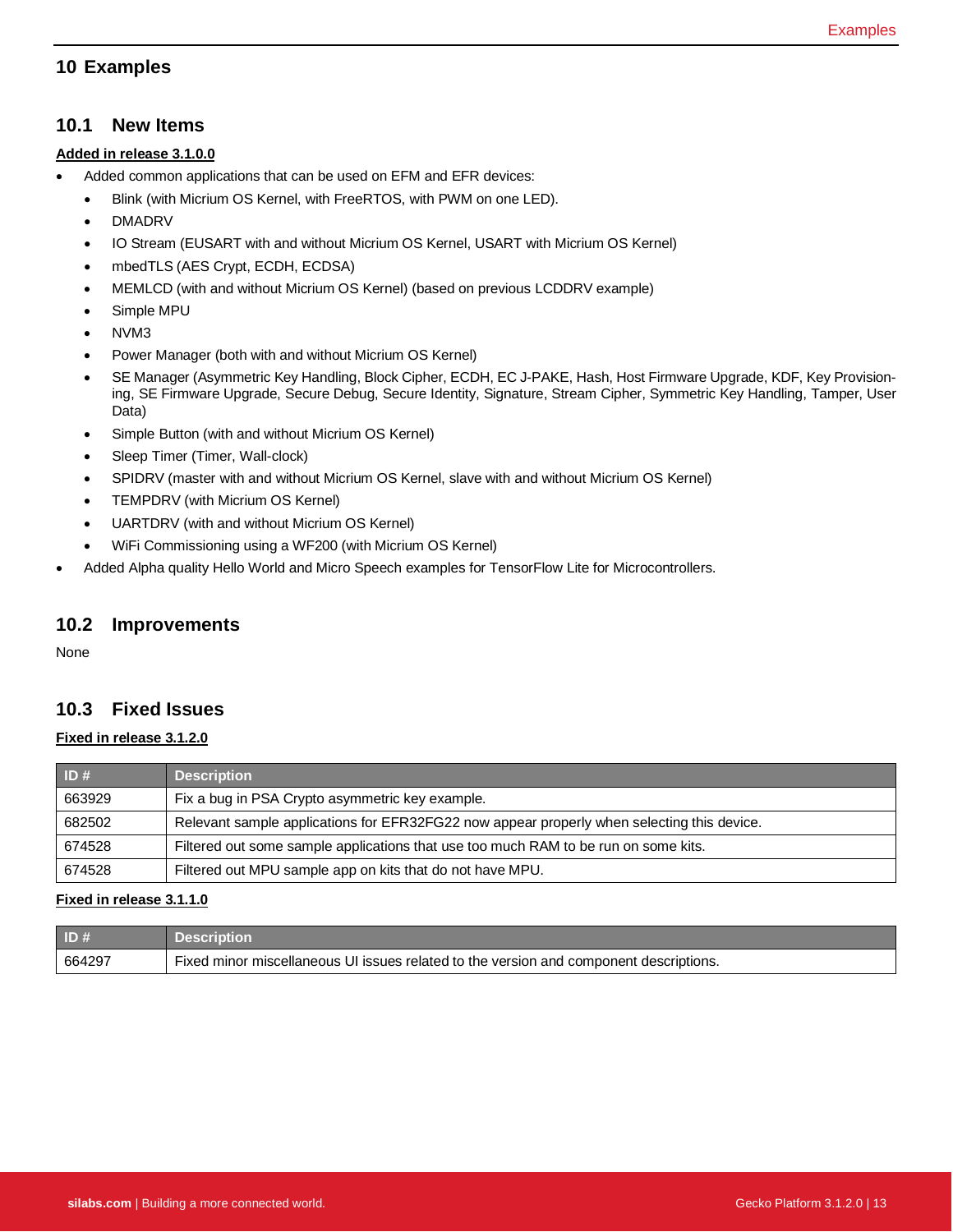# **10.4 Known Issues in the Current Release**

Issues in bold were added since the previous release. If you have missed a release, recent release notes are available o[n https://www.si](https://www.silabs.com/products/software)[labs.com/products/software.](https://www.silabs.com/products/software)

| ID# | <b>Description</b>                                                                                                                                                 | Workaround         |
|-----|--------------------------------------------------------------------------------------------------------------------------------------------------------------------|--------------------|
|     | 664803 Se_manager and psa_crypto sample apps do not work   In the launch console, change the line terminator<br>correctly in Simplicity Studio 5's launch console. | selection to None. |

# **10.5 Deprecated Items**

None

### **10.6 Removed Items**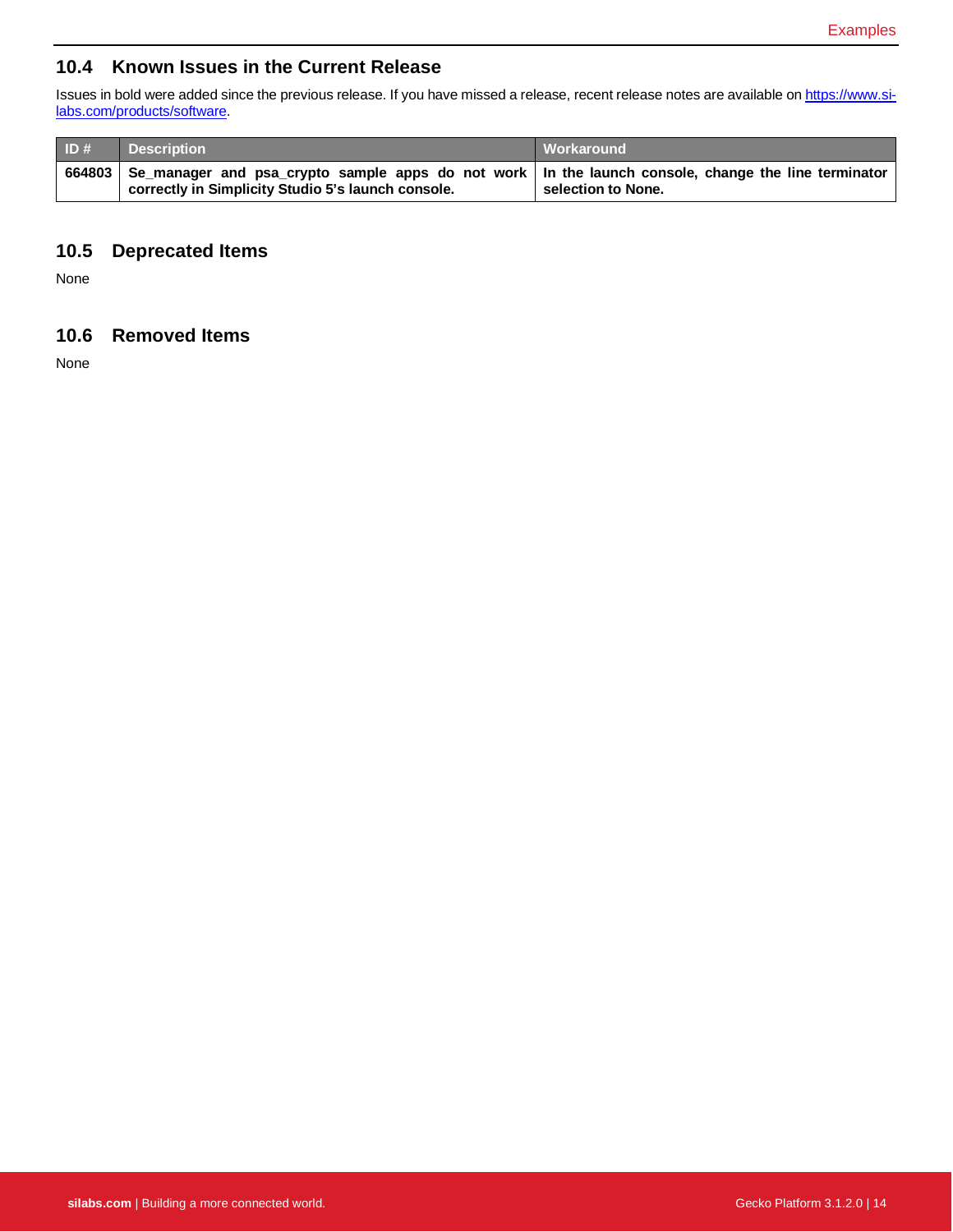# <span id="page-15-0"></span>**11 Boards and External Devices**

### **11.1 New Items**

#### **Added in release 3.1.0.0**

- Added support for new Thunderboard BG22 board (PG22-DK2503A).
- Added support for MGM220PC22HNA module as well as board SLWRB4311B.
- Added better support for 60 Ohm ESR crystals, as well as "sleepy" crystals, allowing to more reliably start crystal oscillation.
- Added support for WiFi boards BRD8022 and BRD8023 to be used as components.

### **11.2 Improvements**

None

# **11.3 Fixed Issues**

#### **Fixed in release 3.1.2.0**

| ID#    | <b>Description</b>                                                          |
|--------|-----------------------------------------------------------------------------|
| 685556 | Updated metadata of various boards, including frequency bands for BRD4206A. |

#### **Fixed in release 3.1.1.0**

| ID#    | <b>Description</b>                                                           |
|--------|------------------------------------------------------------------------------|
| 661241 | Fixed a bug that would prevent flash shutdown to trigger on Gecko SDK 3.1.0. |

### **11.4 Known Issues in the Current Release**

None

### **11.5 Deprecated Items**

#### **Deprecated in release 3.1.2.0**

• Removed support for Thunderboard Sense SLTB001A, see End of Life notice #190827613 from 2019-08-27.

### **11.6 Removed Items**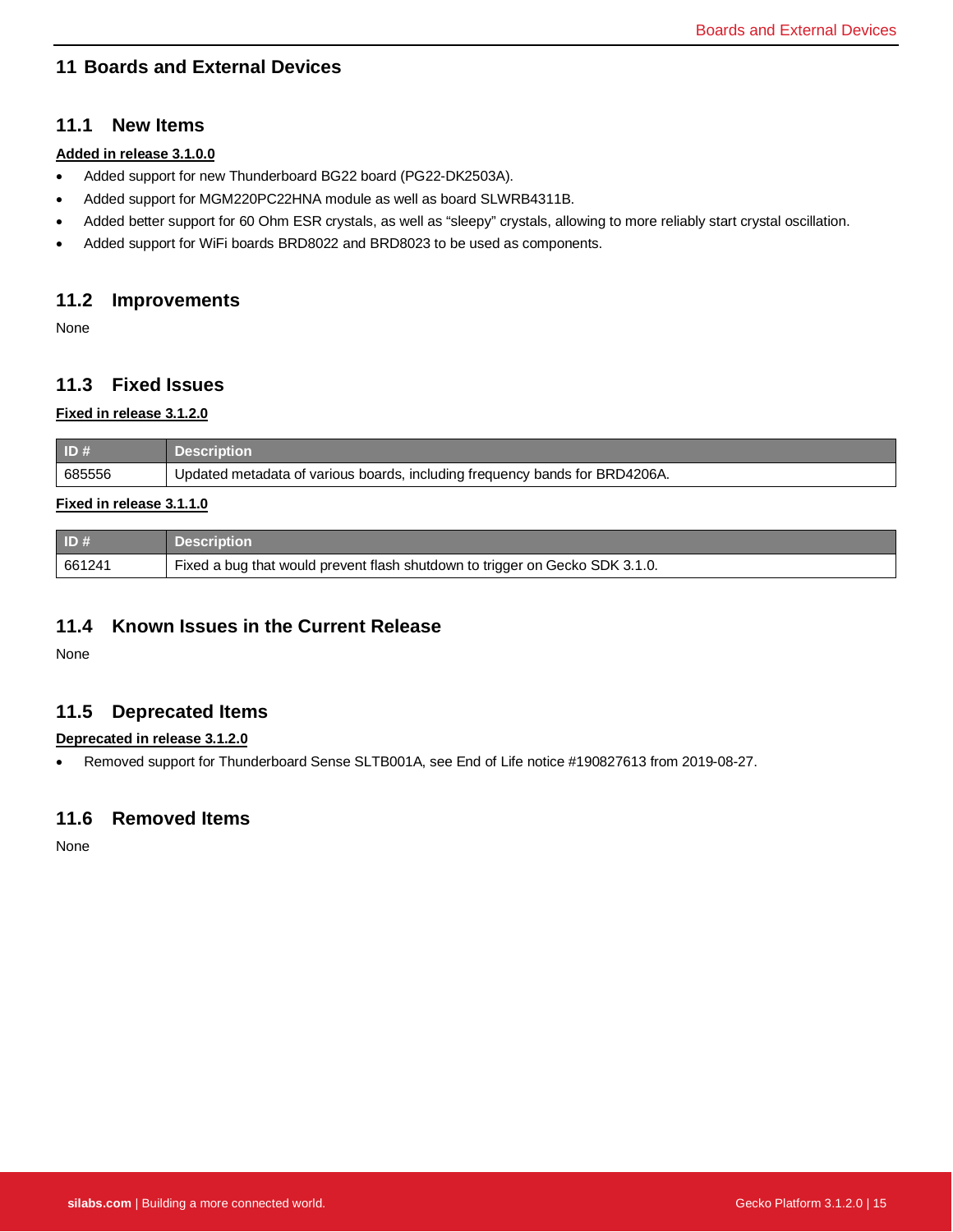# <span id="page-16-0"></span>**12 Other Gecko Platform Software Components**

### **12.1 New Items**

### **Added in release 3.1.0.0**

• Added Alpha support for TensorFlow Lite for Microcontrollers version 2.3.1.

### **12.2 Improvements**

None

# **12.3 Fixed Issues**

#### **Fixed in release 3.1.2.0**

| ID#    | <b>Description</b>                                                                                                                                                                                                                                                                  |
|--------|-------------------------------------------------------------------------------------------------------------------------------------------------------------------------------------------------------------------------------------------------------------------------------------|
| 673360 | Fixed an issue allowing selection of pins that were not able to wake the CPU up from EM2 for the<br>SL_WAKE_LOCK_INPUT in the wake lock component for Series 2 MCU. For Series 2 MCU, only pins from GPIO<br>Port A and B, and pins labelled as EM4WU can wake the CPU up from EM2. |

### **12.4 Known Issues in the Current Release**

None

### **12.5 Deprecated Items**

None

### **12.6 Removed Items**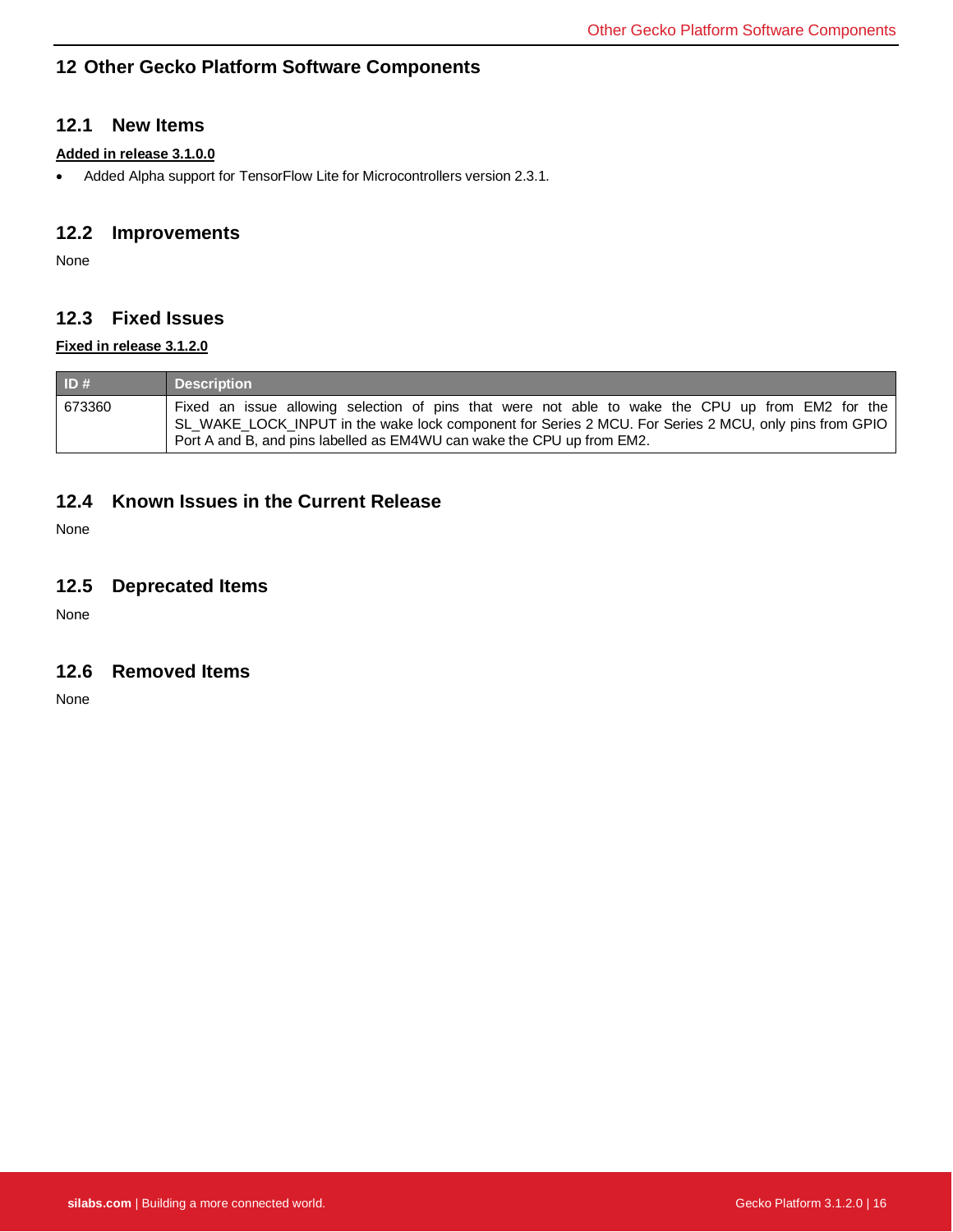# <span id="page-17-0"></span>**13 RAIL Library**

#### **13.1 New Items**

#### **Added in release 3.1.1.0**

• Added support on the EFR32xG22 parts for a new BLE PHY that can receive 1Mbps and LR Coded packets simultaneously. See RAIL\_BLE\_ConfigPhySimulscan().

#### **Added in release 3.1.0.0**

- Added new API RAIL\_GetRadioStateDetail() that provides more detailed radio state information than RAIL\_GetRadioState.
- Added RAIL\_RxPacketInfo\_t::filterMask field of type RAIL\_AddrFilterMask\_t, which is a bitmask representing which address filter(s) the packet has passed.
- Added the ability for RAIL\_GetRssi() to wait for a valid RSSI in radio states that are transitioning into RX. Additionally, a maximum wait timeout for a valid RSSI can be configured using the new API RAIL\_GetRssiAlt().
- Added a new RAIL\_ZWAVE\_ConfigRxChannelHopping() API to configure Z-Wave Rx channel hopping using the recommended hopping parameters.
- Added a new RAIL\_ZWAVE\_GetRegion() API to determine the currently selected Z-Wave region.
- Added a new RAIL\_SupportsTxPowerModeAlt() API to get the minimum and maximum power levels for a specific power mode if the power mode is supported by the chip.
- Added a new API RAIL\_SetAddressFilterAddressMask() that allows for setting a bit mask pattern for packet data in the address filters.
- Added support for MGM210PB22JIA, MGM210PB32JIA, BGM210PB22JIA and BGM210PA32JIA modules.
- Added an event RAIL\_EVENT\_PA\_PROTECTION to indicate the power protection circuit has kicked in.
- Created a "RAIL Utility, Callbacks" component for application-level callbacks.

### **13.2 Improvements**

#### **Changed in release 3.1.2.0**

- If the selected RAIL\_TxPower\_t is not supported by the chip, then by default RAIL\_TX\_POWER\_MODE\_2P4\_HIGHEST is chosen as the power mode.
- A multiprotocol scheduled receive with a relative start time and an absolute end time now respects that end time regardless of when the receive actually starts. Before, the end time was made relative and pushed out based on the actual start time to keep the receive window the same width in duration. This is a backwards-incompatible change, but should align better with what users expected when specifying an absolute end time.

#### **Changed in release 3.1.0.0**

- Added support for reporting more detailed transmit errors on the Packet Trace Interface (PTI).
- Updated RAIL\_ZWAVE\_ReceiveBeam() to automatically idle the radio when RAIL\_ZWAVE\_ReceiveBeam() finishes even when no beam is detected.
- Added the ability to use the "RAIL Utility, Initialization" component multiple times when creating a multiprotocol application.
- Changed RAIL\_PacketTimeStamp\_t::totalPacketBytes from uint32\_t to uint16\_t to reduce RAM usage.
- The "RAIL Utility, Initialization" component now defaults most options to a disabled state, instead of enabled. Now you have to optin, instead of opt-out, of RAIL init functionality.
- The "RAIL Utility, PA" component now enables PA calibration by default to ensure that PA power remains consistent chip-to-chip.
- Add new RAIL\_EVENT\_RF\_SENSED as an alternative to the current RAIL\_StartRfSense() callback parameter.
- Added a new API RAIL\_ConfigSleepAlt() to allow configuring the PRS channel, RTCC channel, and whether sleep is enabled in one call.
- Created a new "RAIL Utility, Protocol" component for setting up RAIL to use one of the standards based PHYs by default.
- In multiprotocol RAIL, when the supplied handle is not the active handle, RAIL\_GetRadioState now returns RAIL\_RF\_STATE\_RX rather than RAIL\_RF\_STATE\_IDLE if a background receive is currently scheduled.
- Antenna diversity settings for xGM210 modules are now split in a new config file: sl\_rail\_util\_ant\_div\_config.h.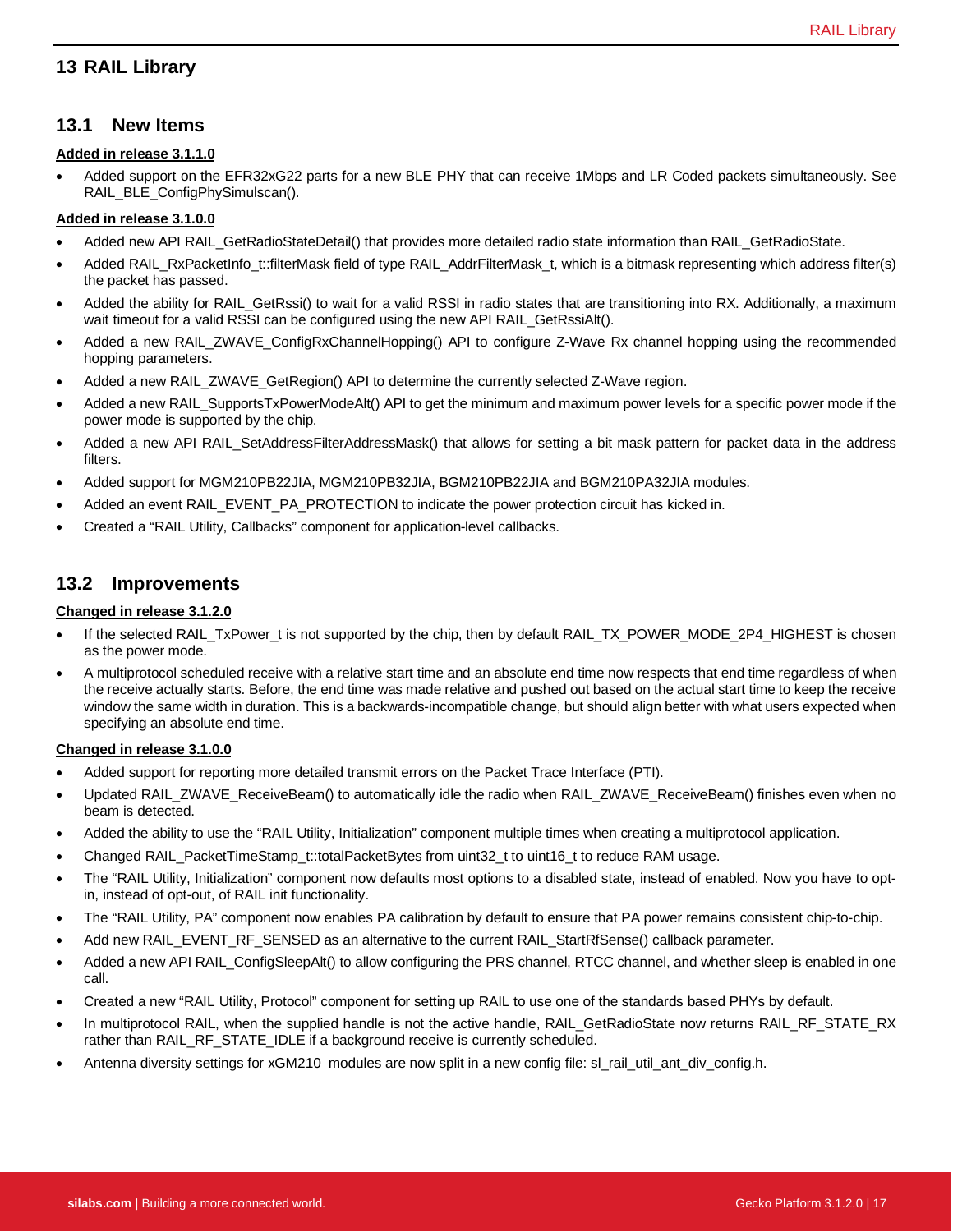# **13.3 Fixed Issues**

### **Fixed in release 3.1.2.0**

| ID#    | <b>Description</b>                                                                                                                                                                                                                                                                           |
|--------|----------------------------------------------------------------------------------------------------------------------------------------------------------------------------------------------------------------------------------------------------------------------------------------------|
| 666275 | Fixed potential delays when using RAIL's channel hopping or duty cycling features in EM1P mode on the EFR32xG22<br>and newer parts.                                                                                                                                                          |
| 666917 | Previously runtime-configuring the Zigbee coexistence PHY select timeout to 255ms would only guarantee 255ms<br>on the coexistence-optimized PHY. Now the coexistence-optimized PHY will be selected indefinitely after runtime-<br>configuring the coexistence PHY select timeout to 255ms. |
| 667555 | Fixed an issue with the "Radio Utility, FEM" component where it would generate an error if the Rx pin was not required<br>and turned off by the user.                                                                                                                                        |
| 669697 | Updated the configuration libraries on BGM210PB22JIA and BGM210PB32JIA modules to fix issues using these<br>parts in the field.                                                                                                                                                              |
| 671817 | Fixed an issue when switching between certain radio configurations (e.g.<br>Z-Wave) where use of<br>RAIL_TX_OPTION_REMOVE_CRC can become permanently stuck.                                                                                                                                  |
| 672904 | The minimum and maximum power levels for BGM220P and BGM220SC modules are updated to be 0 and 15<br>respectively.                                                                                                                                                                            |
| 672909 | Fixed an issue with PA auto mode where it might try to use a RAIL_TxPowerMode_t that is not valid for the current<br>part.                                                                                                                                                                   |
| 684407 | Fixed an issue where calling RAIL_ConfigAntenna() on EFR32xG22 and newer devices could fault if the GPIO block<br>clock was not explicitly enabled beforehand.                                                                                                                               |
| 687455 | Fixed the conversion of power level to dBm to fetch correct values for BGM220P and BGM220S modules when using<br>the RAIL_TX_POWER_MODE_2P4GIG_HP power mode and power levels above the maximum.                                                                                             |

#### **Fixed in release 3.1.1.0**

| ID#    | <b>Description</b>                                                                                                                                                                                                                                                                                                       |
|--------|--------------------------------------------------------------------------------------------------------------------------------------------------------------------------------------------------------------------------------------------------------------------------------------------------------------------------|
| 652969 | Restored automatic IR calibration on EFR32xG22 at RAIL Init() time.                                                                                                                                                                                                                                                      |
| 653955 | Fixed an issue when using the "RAIL Utility, Coexistence" component where PWM was enabled if<br>SL_RAIL_UTIL_COEX_PWM_DEFAULT_ENABLED was set, even if<br>SL_RAIL_UTIL_COEX_PWM_REQ_ENABLED was disabled. Now<br>SL RAIL UTIL COEX PWM DEFAULT ENABLED is ignored when<br>SL_RAIL_UTIL_COEX_PWM_REQ_ENABLED is disabled. |
| 654726 | Fixed an issue where antenna diversity was not being enabled on EFR32xG1x devices when configured through the<br>"RAIL Utility, Antenna Diversity Configuration" component.                                                                                                                                              |
| 656175 | Fixed an issue where any RAIL_ChannelConfigEntry_t in a RAIL_ChannelConfig_t with a maximum power less than<br>0 dBm would be stuck at the maximum power no matter what power was requested.                                                                                                                             |
| 663815 | Fixed an issue when using the "RAIL Utility, Antenna Diversity Configuration" component where moving from TX<br>antenna mode HAL_ANTENNA_MODE_ENABLE2 to HAL_ANTENNA_MODE_DIVERSITY would cause the<br>antenna selection to get stuck on antenna 2.                                                                      |
| 665161 | Fixed an issue on EFR32xG22 and later PTI where the network analyzer could misrepresent the RSSI of incoming<br>packets.                                                                                                                                                                                                 |

#### **Fixed in release 3.1.0.0**

| ID#    | <b>Description</b>                                                                                                                                                                                                                                                                                                                                                                                                                                                                                                                                                                            |
|--------|-----------------------------------------------------------------------------------------------------------------------------------------------------------------------------------------------------------------------------------------------------------------------------------------------------------------------------------------------------------------------------------------------------------------------------------------------------------------------------------------------------------------------------------------------------------------------------------------------|
| 362133 | The default RSSI offset on the EFR32xG1, EFR32xG12, EFR32xG13, EFR32xG14, and EFR32xG21 chips does<br>not compensate for a known internal hardware offset. This offset is chip specific and can be found using the new<br>"RAIL Utility, RSSI" component which will load the correct value for your chip by default when the plugin is enabled.<br>Since the hardware and antenna design can also impact this offset it is recommended that you measure this value<br>for your particular hardware for the best accuracy. This correction is not enabled by default on the chips listed above |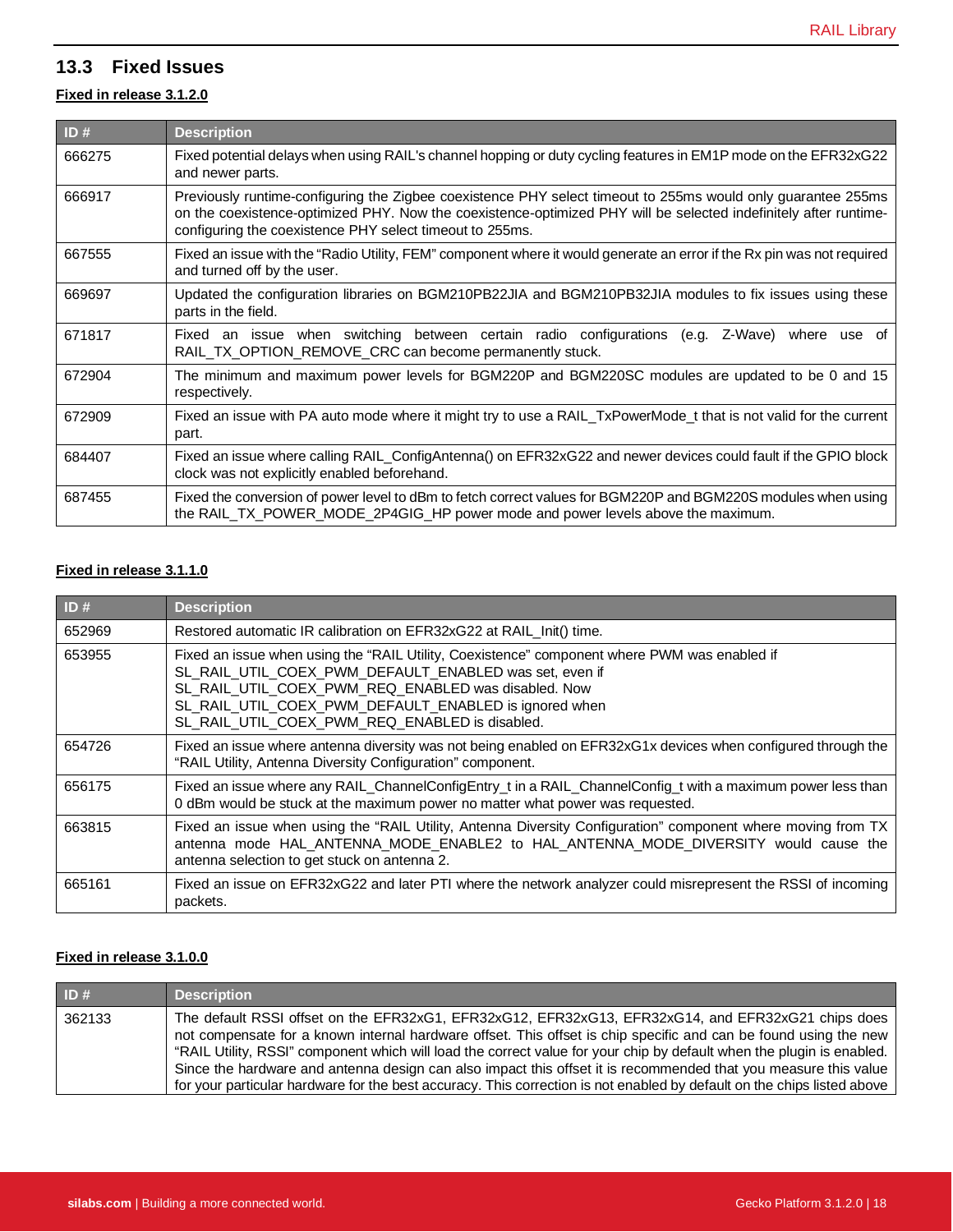| ID#    | <b>Description</b>                                                                                                                                                                                                                                           |
|--------|--------------------------------------------------------------------------------------------------------------------------------------------------------------------------------------------------------------------------------------------------------------|
|        | to prevent changing radio behavior significantly without the user opting into this change. For the EFR32xG22 and<br>future chips the hardware offset is measured and included by default.                                                                    |
| 471715 | Fixed an issue when using RAIL_ConfigAntenna() on the EFR32xG22 with an RF path other than 0 since these parts<br>do not have multiple RF paths.                                                                                                             |
| 519195 | The EFR32xG21 will now use RTCC channel 0, as opposed to the PRORTC, to perform sleep timer synchronization.<br>This will help lower the EM2 current consumption for this chip.                                                                              |
| 630457 | On custom boards, the "RAIL Utility, PTI" component no longer reserves pins for use without being configured.                                                                                                                                                |
| 632723 | The EFR32xG22 will limit going to EM1P sleep mode when an 80MHz HRFRCO PLL system clock is selected. Going<br>to EM1P sleep is not supported when using the DPLL on this hardware as it can cause clock drift which would impact<br>radio timing and tuning. |
| 638067 | Fixed a DMP issue that poached transmit power when switching between protocols using the same channel<br>configuration and channel.                                                                                                                          |
| 639833 | Fixed a potential radio hang on a corrupted BLE packet when doing BLE AoX.                                                                                                                                                                                   |
| 642893 | Reduced RAIL library flash data alignment needs on the EFR32xG22.                                                                                                                                                                                            |
| 645641 | Fixed an EFR32xG22 issue where a state transition to receive after a transmit from EM2 sleep would drop packets.                                                                                                                                             |

# **13.4 Known Issues in the Current Release**

None

# **13.5 Deprecated Items**

None

# **13.6 Removed Items**